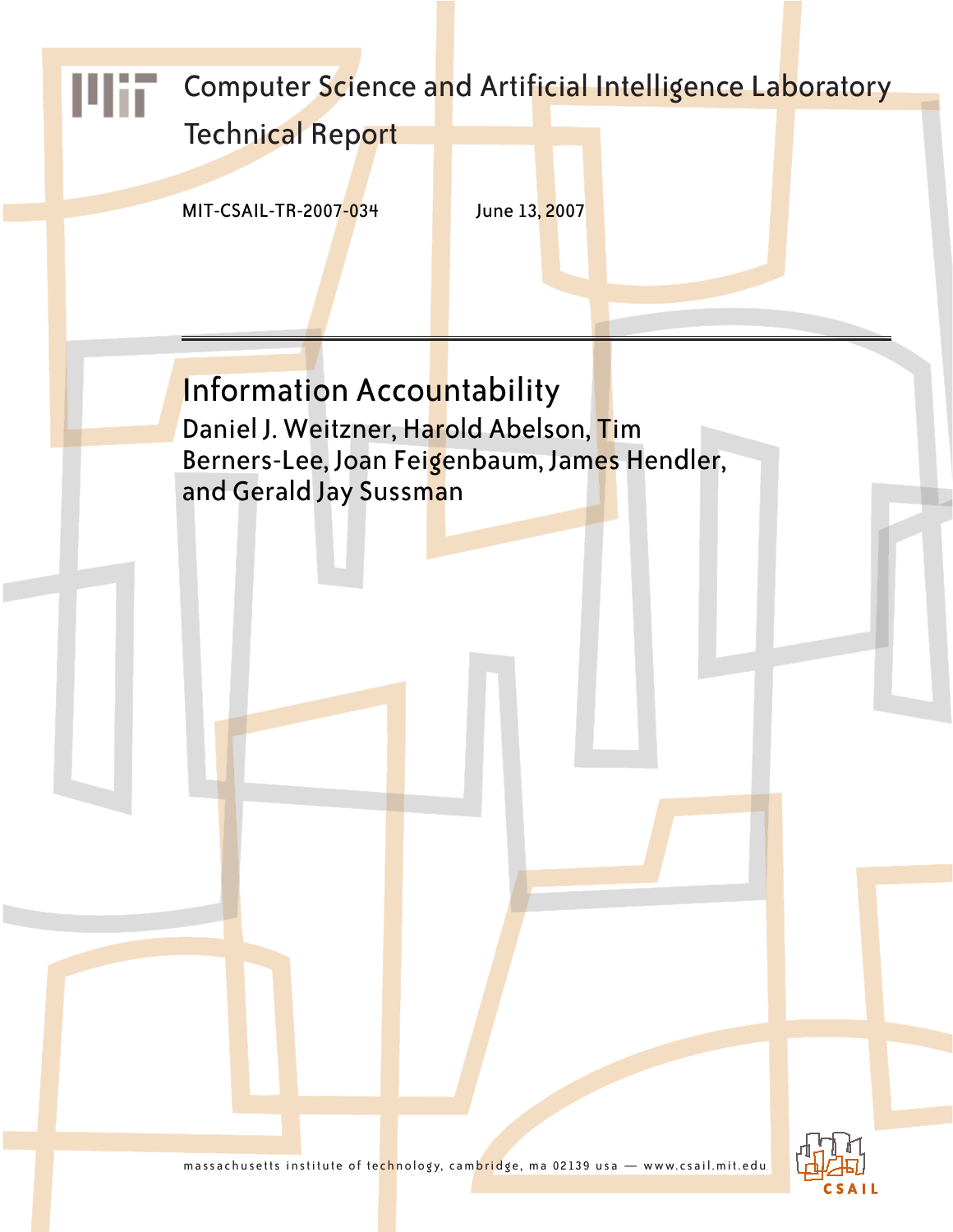# **Information Accountability**

## **1 Daniel J. Weitzner, <sup>1</sup> Harold Abelson, <sup>1</sup> Tim Berners-Lee, <sup>2</sup> Joan Feigenbaum, <sup>3</sup> James Hendler, 1 Gerald Jay Sussman**

1 Massachussetts Institute of Technology, Computer Science and Artificial Intelligence Laboratory, Cambridge, MA USA <sup>2</sup>Yale University, Department of Computer Science, New Haven, CT USA 3 Rensselaer Polytechnic Institute, Troy, NY USA

djweitzner@csail.mit.edu, hal@mit.edu, timbl@csail.mit.edu, joan.feigenbaum@yale.edu, hendler@cs.rpi.edu, gjs@mit.edu

## **I. Introduction**

Ease of information flow is both the boon and the bane of large-scale, decentralized systems like the World Wide Web. For all the benefits and opportunities brought by the information revolution, with that same revolution have come the challenges of inappropriate use. Sensitive personal data disclosed, corporate secrets revealed, copyrighted material distributed without permission, confidential records shared among organizations in violation of regulation and policy -- these breaches of established social norms and laws have become part of everyday life in the Information Age. Such excesses and abuses in the use of information are most commonly viewed through the lens of information security. They are seen as consequences of unauthorized access, the result of information "escaping" beyond an appropriate boundary. Accordingly, enormous effort in current information technology research and development is devoted to inventing more reliable methods for restricting access to information.

These efforts notwithstanding, access restriction alone is inadequate for addressing information misuse on the Internet. An exclusive reliance on access restriction leads to technology and policy strategies in which information, once revealed, is completely uncontrolled. It's like focusing all one's attention on closing the barn door and ignoring what might happen to the horses after they've escaped. The reality is that even when information is widely available, society has interests in whether or not that information is used appropriately. Information policies should reflect those interests, and information technology should support those policies.

Even when access restriction can be perfectly and completely achieved, there are significant cases where policies implemented purely as *ex ante* (up front) controls are too rigid to faithfully reflect societal needs. One example is copyright control and the need to accommodate fair use. Another might be in determining whether lawenforcement agencies can permissibly share information

about targets of investigations. Traditionally, law and policy address such complexity through enforcement mechanisms where control is imperfect and exceptions are possible, but where violators can be identified and held accountable. Information technology infrastructure should do likewise.

This paper argues that debates over online privacy, copyright, and information policy questions have been overly dominated by the access restriction perspective. We propose an alternative to the "hide it or lose it" approach that currently characterizes policy compliance on the Web. Our alternative is to design systems that are oriented toward *information accountability* and *appropriate use*, rather than *information security* and *access restriction*. In a world where information is ever more easily copied and aggregated, and where automated correlations and inferences across multiple databases can uncover information even when it has not been explicitly revealed, accountability must become a primary means by which society addresses issues of appropriate use.

Our goal is to extend the Web architecture to support transparency and accountability. When information has been used, it should to possible to determine what happened, and to pinpoint use that is inappropriate. This requires augmenting Web information with data about provenance and usage policies, and creating automated means for maintaining that provenance and interpreting policies. Transparency and accountability can be supported by a set of technical mechanisms we call *Policy Awareness*. Policy Awareness is a property of information systems that provides all participants with accessible and understandable views of the policies associated with information resources, provides machine-readable representations of policies in order to facilitate compliance with stated rules, and enables accountability when rules are intentionally or accidentally broken. Our understanding of the dilemmas of information policy in the age of the Web is built upon the work of numerous legal academics<sup>1</sup> and writers<sup>2</sup>. Our proposed public policy and systems architecture framework is an effort integrate these insights into a comprehensive framework of law and technology that, while not immediately providing answers to all legal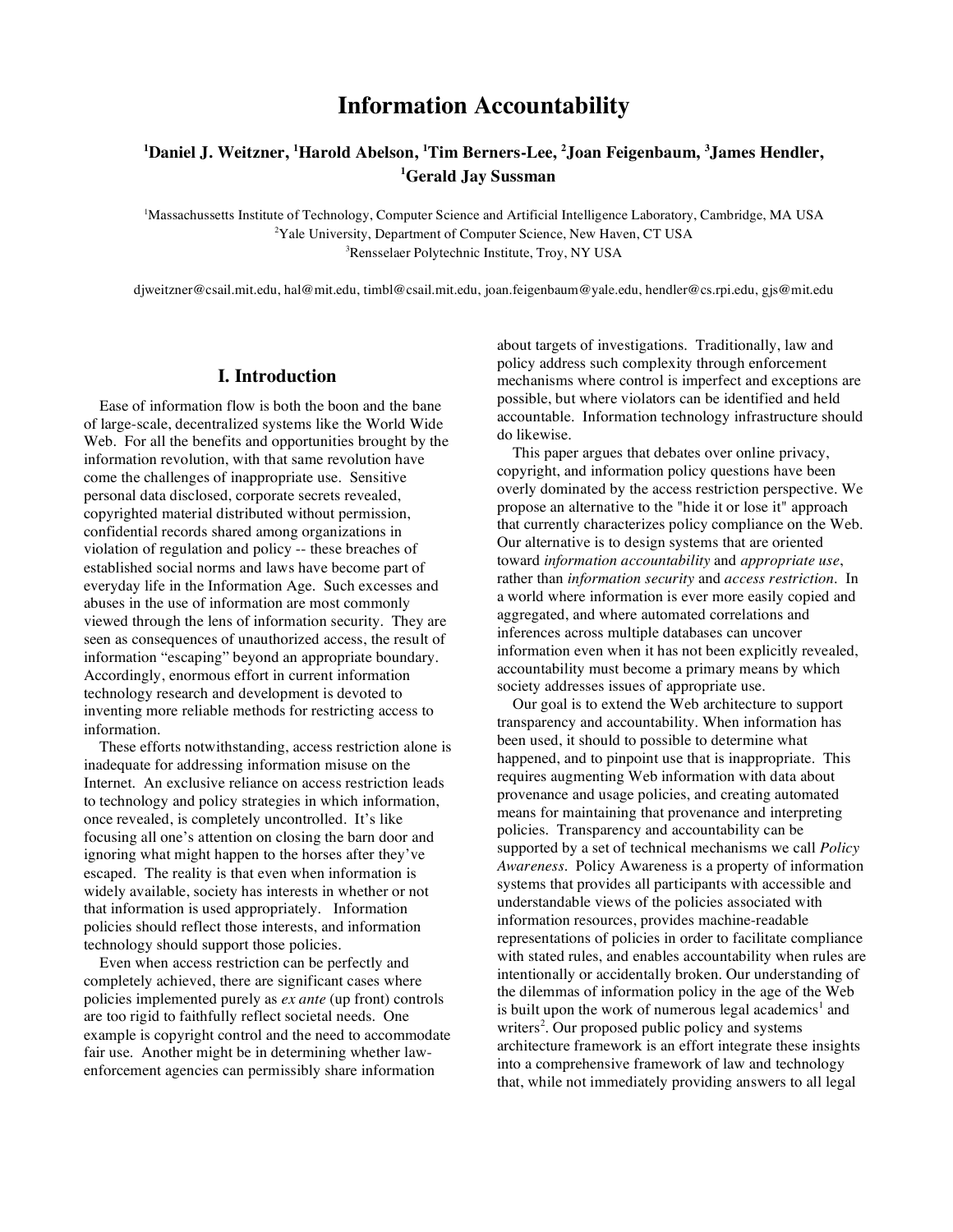or technical design questions, sets out a direction in which we are likely see the Web and other large-scale systems evolve toward greater accountability.

Transparency and accountability make bad acts visible to all concerned. This visibility alone does not guarantee compliance. Then again, the vast majority of legal and social rules that form the fabric of our societies are not enforced perfectly or automatically, yet somehow most of us follow most of the rules most of the time. We do so because social systems built up over thousands of years encourage us to do so and often make compliance easier than violation. Social rules are known to us in a transparent manner, though often in the tacit dimension of our environment<sup>3</sup>. For those comparatively rare cases where rules are broken, we are all aware that we may be held accountable through a process that looks back through the records of our actions and assesses these actions against the rules. Augmenting systems with Policy Awareness is an attempt to bring to the Web and other information architectures at least to the level of transparency and accountability that we have in other arenas where human interaction is governed by social rules.

## **II. Challenges to the Information Hiding Approach to Policy Compliance**

Personal privacy, copyright protection, and government data mining are examples of the sorts of areas that present significant policy challenges for the information society. It has been more than a decade since stable policy regimes in these areas have been upset by the rise of network computing and the World Wide Web. Yet society still seems far from robust technical or public-policy solutions to these problems. In each of these cases, we believe that excessive reliance on secrecy and up-front control over the flow of information has resulted in policies that fail to meet social needs and technologies that stifle information flow without actually resolving the problems for which they are designed.

### **A. Privacy**

Information privacy rights, at their core, seek to safeguard individual autonomy as against the power that institutions or individuals may gain over others through use of sensitive, personal information<sup>4</sup>. Policy makers worry that sensitive, and possibly inaccurate, information will be used against people in financial, employment or healthcare settings. Democratic societies also worry that citizens' behavior will be unduly restrained if they fear they are being watched at every turn. They may not read controversial material, or they may feel inhibited from associating with certain communities for fear of adverse consequences.

Society has typically sought to safeguard information privacy rights by limiting the collection of, or access to,

personal information<sup>5</sup>. The privacy of email messages or telephone calls is protected by prohibiting access to and disclosure of the stored message data or interception of the audio signal except under very limited circumstances. Personal bank balances are kept secret from all except authorized bank personnel. Medical records are protected from public view. In countries with comprehensive data protection laws (including the EU, Canada, Hong Kong, and Australia) no personal information can be collected about individuals at all without their affirmative consent.

Today, however, with the proliferation of personal information on the World Wide Web and the increased analytic power available to everyone through facilities such as Google, preventing access to or collection of a given piece of data is often without real privacy benefit. 6 Worse, many privacy protections, such as the lengthy privacy policy statements we receive online or in health or financial services contexts, are mere fig leaves over the increasing transparency of our social and commercial interactions. Either the same information is available elsewhere on the Web in public, or it is possible to infer private details to a very high degree of accuracy from other information that itself is public.<sup>7</sup> What's more, in the case of publicly available personal information, people often make this data about themselves available intentionally, not just by accident. They may not intend that it be used for every conceivable purpose, but they are willing for it to be public nonetheless.

With personal information so widely available, privacy protection through information hiding and access control is largely ineffective. As a case in point, the growth of electronic commerce on the Web over the second half of the 1990's sparked a concern about consumer privacy that led to an emphasis on Web site privacy policies, and infrastructure like the World Wide Web Consortium's Platform for Privacy Preferences (P3P). Today, most consumer Web sites post privacy policies, and popular browsers make use of P3P for the purpose of restricting the placement of cookies that violate self-regulatory norms agreed to by the online advertising industry. However, P3P did not succeed as effective privacy management tool beyond the control of cookie usage.

Much has changed about the Web since P3P was designed over ten years ago. The design target for P3P in the mid 1990s was the largely bilateral relationship between an individual consumer and a Web site. At most a third party advertiser was also involved. Today far more complex multi-party exchanges of information are the norm. P3P does not today suffice as a comprehensive technological support for privacy on the Web because of growing tensions in the "notice and choice" model of Web privacy. A fully-implemented P3P environment could give Web users the ability to make privacy choices about every single request to collection information about them. However, the number, frequency and specificity of those choices would be overwhelming especially if the choices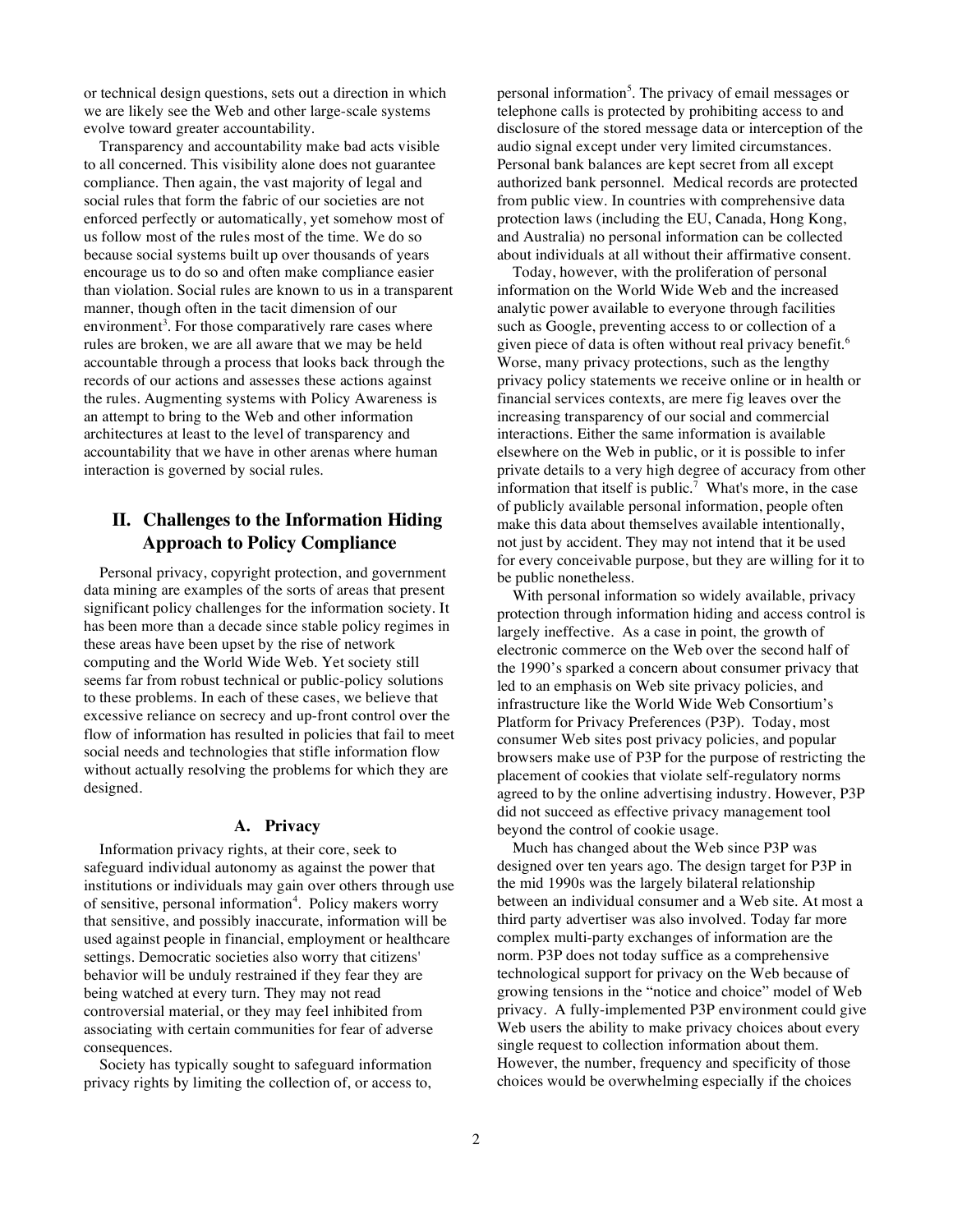must consider all possible future uses by the data collector and third parties. Consumers should not have to agree in advance to complex policies with unpredictable outcomes. Instead, they should be confident that there will be redress if they are harmed by improper use of the information they provide, and otherwise they should not have to think about this at all.

Consider this scenario: Alice has a three-year old child with a severe chronic illness that requires long-term expensive treatment. Alice tries to learn all that she can about the illness, buying books about the disease online, searching on the Web using AOL, and participating on online support parent support chat rooms. One day Alice applies for job and is rejected. She suspects it's because a background check somehow learned about her Web activities and flagged her as high risk for expensive family health costs.

Stories like this are often put forth as cautionary tales to support the need for Web privacy policies. Did the book store assert that the titles of Alice's purchases would be kept confidential? Did AOL promise never to release information about Alice's online searches? Did the chat service guard against lurkers in the chat room recording the names of participants? A policy regime based on data hiding would focus on these potential acts of data release, perhaps even taking the position that it should be Alice's responsibility to inform herself about these Web sites' privacy policies before using the services. That focus is misplaced: the *actual* harm was caused not by the disclosure of information by the bookseller or AOL or the chat service, but by the decision to deny Alice the job, i.e., by the inappropriate use of that information. In fact, it is quite conceivable that Alice actually wants to be identified as someone who has an interest in this particular illness. Forcing her to hide in order to protect herself against improper information usage significantly limits her ability to exercise her right to freedom of association. Instead, we should instead be able to live in online environments which provide transparency of information usage and accountability to rules that limit harmful uses of personal information. In sections III and IV we discuss the legal and technical framework to enable accountability to privacy rules.

#### **B. Copyright**

Copyright control for information on the Internet poses challenges similar to those of privacy. It presents similar opportunities for information policy to take better advantage of transparency and accountability, thereby coming to rely less on secrecy and access restriction. As with privacy, the increased flow of copyrighted information brings enormous benefits, but there are also associated risks – here the risk that copyright holders will lose control over their works altogether and suffer massive infringement.

In the copyright context, information hiding commonly takes the form of digital rights management (DRM) systems, where information flows through the Web in encrypted form, and decryption keys that unlock the information are granted pursuant to licenses that users negotiate. As with privacy, it has proved extremely difficult to keep information reliably locked up, and efforts at up-front control over the information flow results in user frustration and substantially imperfect security. The recording industries have long believed that music sold online must have copy protection in place in order to ward off the possibility if large-scale illegal copying of their digital assets. Yet it has become clear that illegal filesharing on the Internet won't be stopped by inconveniencing honest consumers. There are enough sophisticated copyright infringers who continue to populate illegal Internet services with stolen content regardless of the technical limits music publishers may erect. Recently, Apple's CEO Steve Jobs wrote<sup>8</sup> that DRM has not worked and is never likely to. Soon afterwards, Apple changed the way it sells music online by offering a more expensive version unencumbered by technical copy protection measures that have typically been present in online music sales. There is one catch, however, to Apple's elimination of DRM. These unlocked tracks have embedded inside them the name and other personally-identifying information of the purchaser. That way, if he or she shares the purchased music with their hundred million closest friends on MySpace or elsewhere, there is a chance the purchaser can be held accountable.

Experience with online copyright has shown, in a pattern also similar to the privacy dilemma, that attempting to realize social policy goals through access control mechanisms can become extraordinarily complex. With copyright, it's been common for access controls to go beyond the statutory rights reserved to copyright holders and impose additional restrictions. The notable example of in the US and many other jurisdictions is the doctrine of Fair Use. Fair uses, by their very nature, are unauthorized by the copyright holder, and involve the determination by a court, after the fact, of whether what would otherwise have been copyright infringement was in fact permissible.

Some legal scholars maintain that fair use requires that users should not need to request permission from copyright holders in advance, or must get access even when permission has been requested and refused, requirements that seem fundamentally inconsistent with access control.<sup>9</sup> Several proposals have been advanced for surmounting this inconsistency, including taking big steps towards accountability architectures through systems that permit users to override access controls, in which case the access is logged, presumably with something like the accountability architecture we describe below. <sup>10</sup> Switching from access control architectures to accountability architectures does little to reduce the complexity of fair use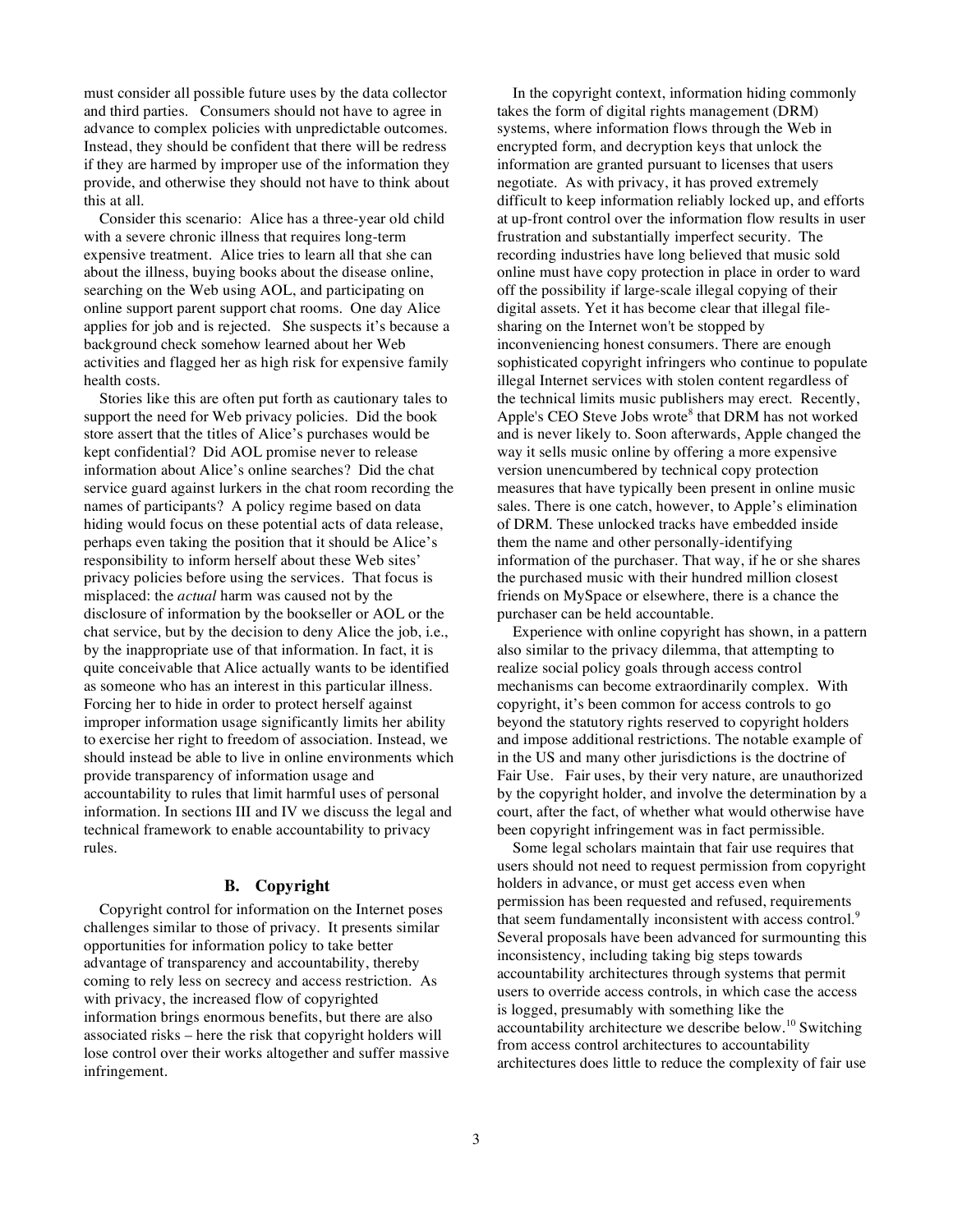determinations, but it at least provides a framework where fair use arguments can be addressed.

One of the great promises of the Web is that it can be much more than just a distribution network for consumer content, but rather, a vast arena for collaboration, where creators can build on each other's work. The appropriate infrastructure to support this goal is a architecture not of access control but of accountability. One example is provided by the Creative Commons organization, which promotes a family of copyright licenses that encourage the flow of information but retain certain rights for the work's creator. <sup>11</sup> For example, some licenses might proscribe commercial redistribution of licensed works; some licenses might permit distribution but prohibit making derivatives; some licenses might permit making and redistributing derivatives, but only under the terms of the original license.

Creative Commons has also developed a Rights Expression Language that recasts these licensing terms in machine readable form, thus enabling licensed works to participate in accountability architectures. For example, there is a browser plug-in that identifies when a visited page is under a Creative Commons license, and alerts the user with information about the licensing terms.<sup>12</sup> This presents the technical challenge of extending the architecture to provide support for accountability when content under different licenses is mixed, a task that is just beginning to be explored.<sup>13</sup>

The Creative Commons approach does not seek perfect enforcement of the licenses up front, as DRM does. In fact, the Creative Commons organization takes the position that its licensing terms are incompatible with DRM systems, since the terms require redistribution of licensed works in a way that preserves fair use. Rather, the Creative Commons architecture recognizes the value of having information flow around the Internet quite freely but still seeks to impose certain restrictions on how the information can be used. While the ultimate enforcement of these conditions flows from the force of law, Creative Commons also illustrates how technical tools, such as those the make licenses visible and allow for machine computation of the effect of overlapping licenses, can come together to make it easier for users to comply with complex rules in a dynamic information space.

Aside from meeting a particular set of open access goals, this approach to copyright rules has is actually much closer to the operation of copyright law in the offline world (books, movies, etc.) than is the DRM-controlled world that some publishers have turned to on the Internet. It is a system of online information accountability that does a far better job of reflecting the traditional relationship between legal rules and human behavior than do more restrictive copyright technologies. The force of law behind the Creative Commons licenses is no less forceful than other online copyright regimes, but it takes an approach that is better tuned to the fluid nature of information on the Web.

### **C. Surveillance and Data Mining**

Recent government uses of advanced data mining techniques are yet another example of the deficiency of access control and collection limitation approaches to privacy compliance on the Web. Data mining holds out the promise of being an important new component of terrorism detection and prevention, and perhaps even criminal investigation, but raises at the same time a whole new category of privacy challenges.<sup>14</sup> The power of data mining technology lies in its potential to bring to light nonobvious investigation targets or identify terrorist threats through inferences drawn on decentralized data sets spread around the Web, *i.e*. around the world. Traditional public policy tools appear inadequate to the task of protecting basic privacy rights in this situation. The vast majority of data through which government agencies are mining is either available for access with minimal legal process, or, in many cases, is already public. Laws that limit access to information will not protect privacy here because so much of the data is publicly available. Taken item by item there is little legal basis for controlling access to this information, but the intrusive power comes from the aggregation of large numbers of data sources. To date, the law has not developed any way to address this privacy loophole.

Current technical investigations of the impact of data mining on privacy have generally focused on limiting access to data at the point of collection or storage. Much effort has been put into the application of cryptographic and statistical techniques to construct finely tuned accesslimiting mechanisms.<sup>15</sup> Yet for all this emphasis on access restriction, the reality is that the Web is making it increasingly difficult to limit access to data, while at the same time making it increasingly easy to aggregate data from multiple information sources, and to do searching and inferencing based on these aggregations.

The case of airline passenger screening activities by law enforcement and national security agencies, for example, illustrate the growing complexity of information handling and transfer. Society may be prepared to accept and even expect national security agencies to use very aggressive data mining techniques over a wide range of information in order to identify potential terrorism risks. However, we consider it unacceptable to use the same information with the same powerful analytic tools in order to investigate domestic criminal activity. Therefore, we need rules that address permissible uses of certain classes of information, in addition to simply access and collection limitations. Our initial research in this area<sup>16</sup> has shown that transparency of data access and tools which provide accountability to clearly-stated usage-oriented rules can be a viable alternative to failed access control techniques.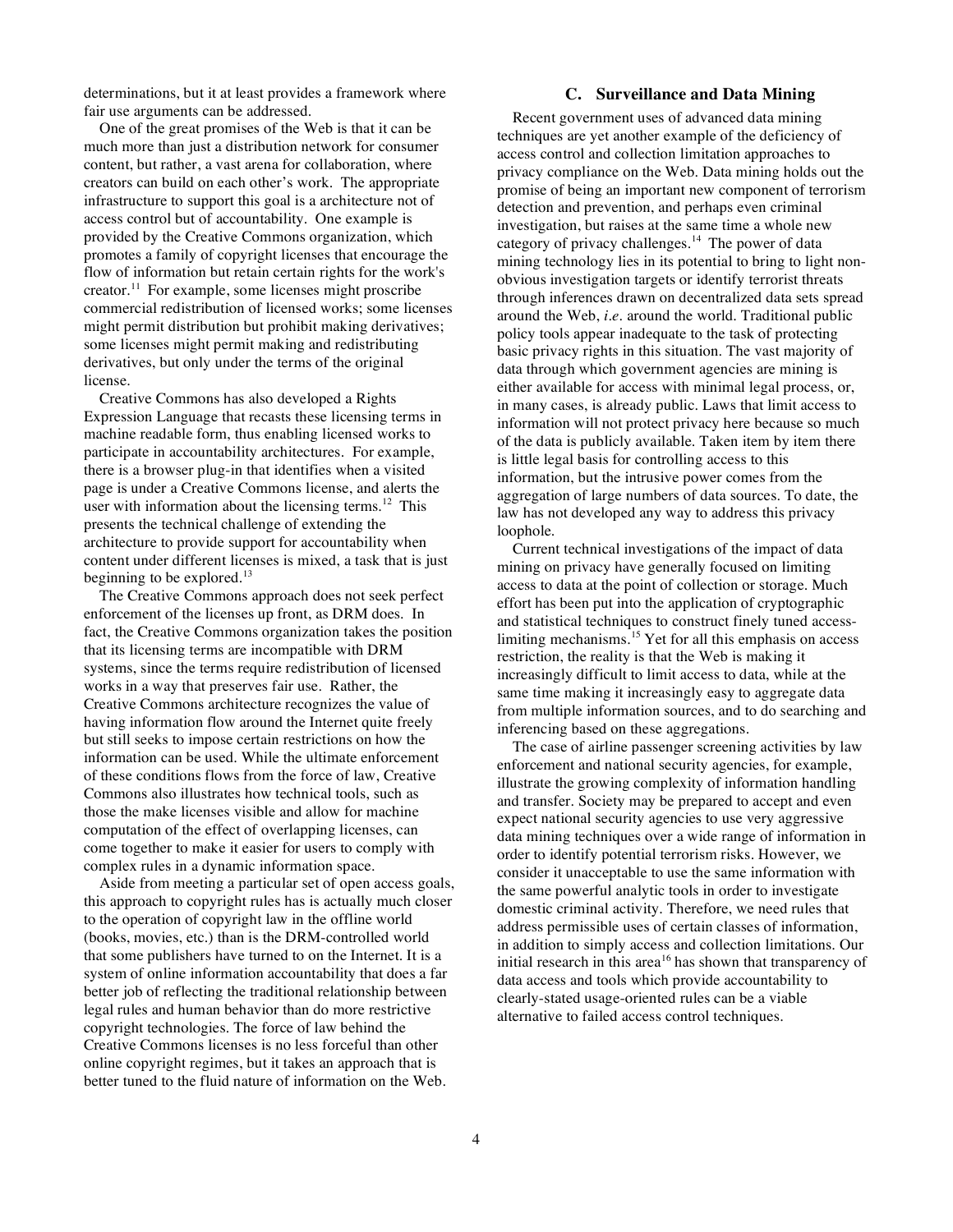## **III. Information Accountability as a Legal Framework**

The information accountability framework has the advantage that it more closely mirrors the long-standing relationship between law and human behavior than do the various efforts at forcing policy compliance through access control over information. Upon reflection we realize that the rule of law in society operates largely in the background of our activity. Overall, compliance with the law is very high in democratic societies, yet in the vast majority of cases there are no mechanisms that *force* us to comply with legal or social rules.<sup>17</sup> Rather, we comply because rules are *generally known* and social institutions tend to *make compliance easier than violation*. As a final backstop, if we are tempted to break rules, we are aware that there is a rich web of institutional and social forces that make it more likely than not that our rule breaking will eventually be discovered.

There is a significant paradox associated with protecting privacy or other information policy values through increased transparency. Must we collect *more* information, much of which may be personal and sensitive, in order to protection privacy? In many cases it is only by making better use of the information that is collected, and by retaining what is necessary to hold data users responsible for policy compliance that we can actually achieve greater information accountability. We should, of course, to the maximum extent possible protect the data that is stored for accountability purposes. Creating new points of failure in an already insecure Internet environment is not an attractive strategy, but in most cases the data needed to ensure accountability is already collected somewhere. Our goal is to be sure that this data is organized, annotated and available to be used for better policy compliance and accountability.

## **A. Models for regulating large-scale information systems**

Transparency and accountability lie at the root of many legal regimes generally regarded as successful. In particular, two legal systems responsible for regulating large-scale information environments in the United States – the Fair Credit Reporting Act and the Securities Act – illustrate that it is possible to achieve substantial control over how information is used without the tight, upfront control sought by policy/technology designs inspired by the traditional computer security model.

## **Fair Credit Reporting Act**

One of the earliest large-scale uses of personal information in the private sector is the consumer credit reporting system. This system generates credit risk assessments for use in lending and employment decisions. From early on, policymakers recognized the need to protect individual privacy, assure accuracy of the data, all

while maintaining enough flexibility in the operation of the system to allow a thorough analysis of consumer credit data based on the maximum amount of useful information possible.

The Fair Credit Reporting Act<sup>18</sup>, the statute that regulates the credit bureaus, their users and data sources, has balanced these three regulatory goals by constructing the rules such that the credit bureaus are permitted to collect very wide range of information. Privacy is protected not by limiting collection of data, but rather by placing strict rules on how the data may be used. Analysis for the purpose of developing a credit score is essentially unconstrained, but the resulting information can be used only for credit or employment purposes. It cannot, for example, be used for marketing or profiling. Strict penalties are imposed if these use limitations are breached. Data quality is assured by giving all consumers the right to see the data held about them (transparency). And, if a user of the data makes a decision adverse to the consumer (denial of a loan or rejection of an employment application) that decision must be justified with reference to the specific data in the credit report upon which the decision was based (accountability). If the consumer discovers that this data is inaccurate, s/he may demand that it be corrected. Again, there are stiff financial penalties imposed against the credit bureau if the bureau fails to make the appropriate corrections.

Taken together, these provisions of the fair credit statute are an example of an information regulation regime that achieves is goals by setting *usage* rules, not *access* or collection rules. It relies on transparency and accountability, as opposed to any effort at up-front enforcement of the rules. There is no guarantee that all data in the credit system is accurate or even that it will be used according to the rules. However, there is a robust feedback loop built in to correct errors and strict penalties when rule violations are discovered.

Some may be surprised by the idea that the consumer credit bureaus should be used as a model for any future regulation. It is the case that people come into contact with this system often when there is a problem with its operation. However, given the scale of the system, comprising data about most adults in the United States, collecting data from hundreds of millions of sources and providing analysis to hundreds of thousands of users, and the high stakes decisions the system is responsible for supporting, this system is an important model for regulation of large scale, decentralized information systems.

#### **Securities law**

A large part of the commercial economy of the United States rests on a foundation of transparency and accountability. Four times per year tens of thousands of public companies are required to file detailed information about their financial status. The Securities and Exchange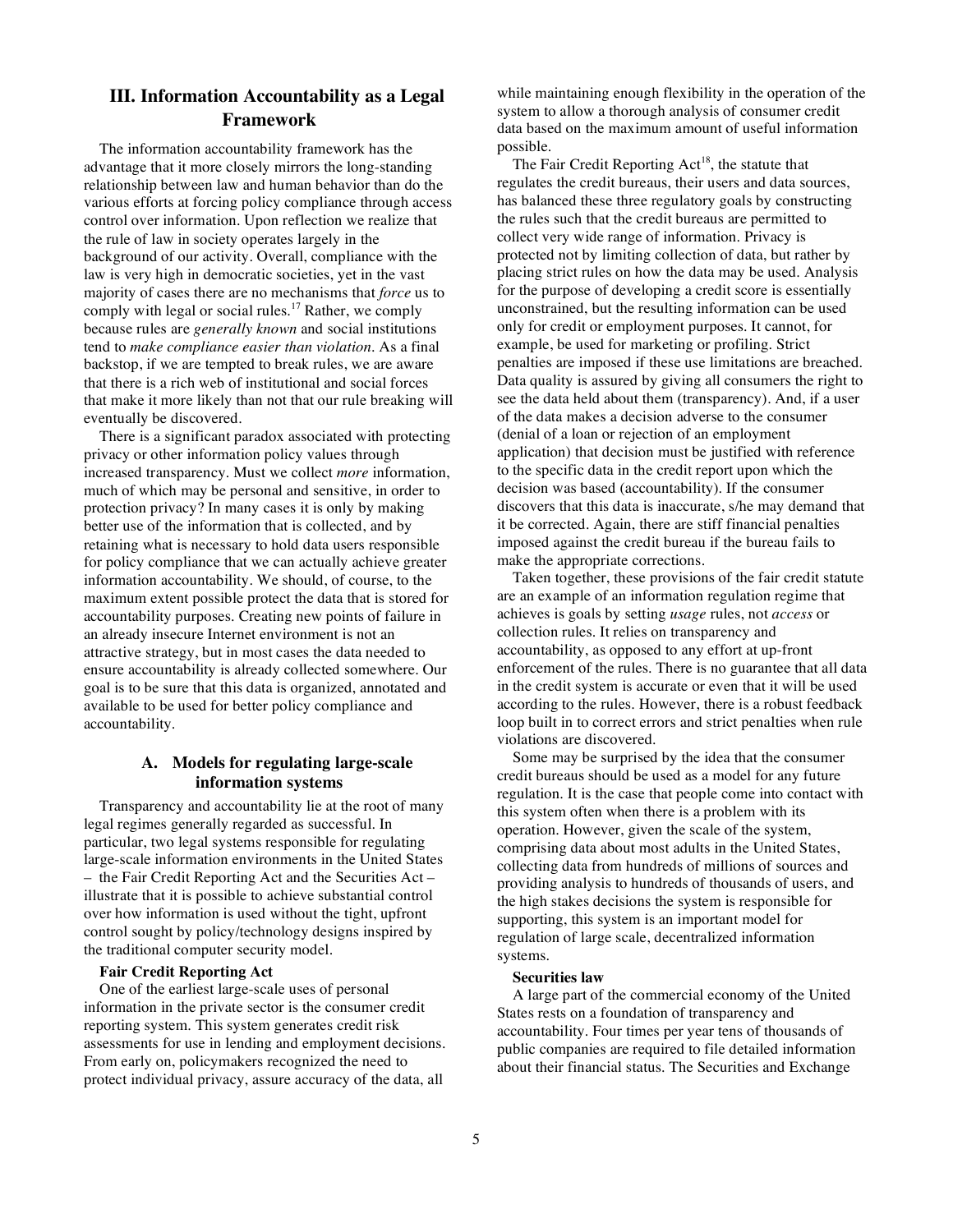Commission sets rules specifying exactly what information must be disclosed and maintains copies of all of these documents for public examination. Were we not so accustomed to this system, one might characterize the transparency requirements as nothing less than radical: disclosure is required for everything from sensitive financial data, executive compensation details, and current threats to the company's economic prospects.

The only up-front enforcement that goes on is the requirement that the report itself be filed. The SEC generally does not look at the content or check the accuracy of the filings at all. Instead, accountability to substantive rules and duties of financial management is achieved because shareholders, their lawyers, or in very rare cases government prosecutors will examine SEC filings of companies whose financial position is in doubt for some reason. If a company's filing is either inaccurate or incomplete, there are then serious penalties. As with the Fair Credit Reporting Act, this is a regulatory system that relies on thorough transparency and after-the-fact accountability for behavior that is discovered to be illegal.

## **IV. Technical Architectures for End-to-End Information Accountability**

What technical architecture is required to support information accountability? We have demonstrated in the case of privacy and copyright that compliance and accountability challenges arise from the extreme free flow of information. Thus we can no longer reliably achieve policy goals by merely limiting access to information at one point on the Web. Exercising control at one point in a large information space ignores the very real possibility that the same data is either available or inferable from somewhere else. Thus, we have to engineer Policy Aware systems based on design principles suitably robust for Web-scale information environments. Here we can learn from the design principles that enabled the Internet and the Web to function in a globally-coordinated fashion without having to rely on a single point of control.

The need for information accountability illustrates in the policy compliance arena what Internet architects learned about communications protocols as they successfully deployed highly decentralized network services at a scale not previously achievable with traditional, centralized network design. The shift in emphasis from access control to accountability in data privacy is analogous to the shift from careful step-by-step relay protocols to end-to-end<sup>19</sup> protocols in communications networks. In these networks responsibility for correct behavior belongs at the end points of the communication system, rather than at the intermediate relay points. Effort to ensure correct behavior at the relay points, beyond that needed to obtain performance, is usually wasted. Much of credit for the robust behavior of the Internet is due to this design choice

for the protocols. The analogous idea here is that the purpose of privacy is to protect holders of personal information from adverse consequences of the misuse of that information. Efforts to ensure perfect access control at each step of an information transfer may not be as effective as making sure that adverse consequences of misuse can be mitigated.

Applying the lessons of end-to-end design to the goal of building policy aware systems, we must then ask how we can build accountability features into every node of the Web at which information is used, and how will these highly distributed accountability functions will come to be integrated into system-wide accountability.

### **A. An initial Policy Aware architecture**

Information accountability on the Web will emerge from the development of three basic capabilities: policy-aware audit logging, a policy language framework, and accountability reasoning tools.

*Policy Aware transaction logs:* In a decentralized system each endpoint will have to assume the responsibility of recording information usage events that may be relevant to current or future assessment of accountability to some set of policies. These logs will become the basis of assessing policy accountability either in real time or at some point in the future when such an assessment is needed. A policy-aware transaction log will initially resemble traditional network and database transaction logs, but also include data provenance, annotations about how the information was used, and what rules are known to be associated with that information. Policy-aware logging, not unlike TCP/IP packet routing is a relatively dumb operation that is oblivious to the semantics of the subject of log entries. What matters is that events are logged. Other tools will be responsible for analysis and action based on the content of the logs. A number of fundamental questions must be answered about logs, however: what information should be kept and what discarded? How will the logs themselves be secured? How will integrity be assured?

*Policy Language Framework:* Assessing policy compliance over a set of transactions logged at a heterogeneous set of Web endpoints by a diversity of human actors requires some common framework for describing policy rules and restrictions with respect to the information being used. We consider it improbable in the extreme that the entire world would ever agree on a single set of policy language primitives. However, drawing on semantic web techniques including ontologies and rules languages, we believe it will be possible for larger and larger overlapping communities on the Web to develop a shared policy vocabulary in a step-by-step, bottom-up fashion. Perfect global interoperability of these policies is unlikely but that is not a fatal flaw. Just as human societies learn to cope with overlapping and sometimes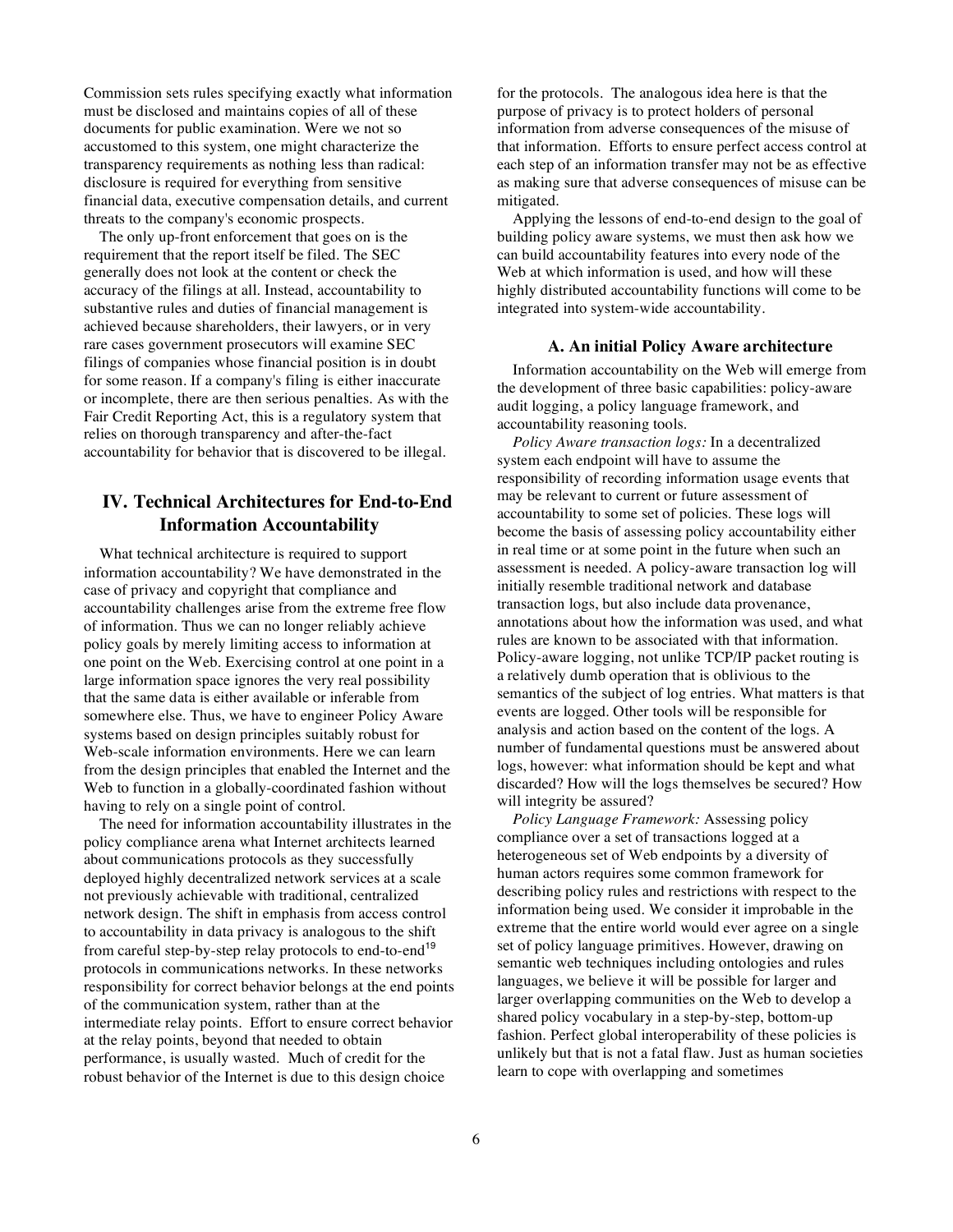contradictory rules, especially when jurisdictional boundaries are crossed, so too will policy aware systems be able to develop at least partial interoperability. Partial decidability is also fact in today's legal systems and it will be so online as well.

*Policy Reasoning Tools*: Accountable systems must assist users in seeking answers to questions such as: Is this piece of data allowed to be used for a given purpose? Is a string of inferences permissible for use in a given context, depending on the provenance of the data and the applicable rules. It seems likely that special purpose reasoners, based on specializations of general logic frameworks, will be needed to provide a scalable and open policy reasoner.<sup>20</sup> An initial application of these reasoners has been implementation of policy aware access control<sup>21</sup> that enable standard web servers to enforce ruled-based access control policies specifying constraints and permissions with respect to the semantics of the information in the controlled resources and elsewhere on the Web.

#### **B. Implementation and Deployment Strategy**

A critical consideration in making the Web policy-aware is whether this would require significant re-architecting of basic Internet and Web protocols, or whether transparency and accountability can be layered on top of existing infrastructure.<sup>22</sup> One possible approach to doing the latter is through collection of *accountability appliances<sup>23</sup>* that are distributed throughout the Web and communicate using Web-based protocols, both among themselves and with other Web resources. The accountability appliances would serve as proxies to data sources, where they would mediate access to the data and maintain provenance information and logs of data transfers, and they would present clientfacing services to browsers, for presenting accountability reasoning in human readable ways, and allow annotation, editing, and publishing of the data and reasoning presented. 24

Accountability appliances must be able to reason about the restrictions on the use of information, and how those restrictions must be combined when corresponding pieces of information are combined. In addition, the appliances will need to interact, because assessing policy compliance sometimes entails reasoning about long chains of data transfers after the fact. These interactions present substantial engineering challenges: individual appliances should be constrained so that each operates mostly independently of the others, otherwise the interactions between the appliances will cancel out the advantages of distribution.

We are still exploring that challenges associated with reasoning over heterogeneous policy expressions. If the language of data restrictions is unlimited in expressive power then the problem of tracking and combining restrictions will be computationally infeasible. But there are useful policy subsets whose rules can be implemented in a straightforward way. One way to model this is through algebraic expressions involving properties of the data, the organizations, and the trail of data transfers, which can be formalized as a *Data-Purpose Algebra* to guide automated inference. 25

Even once we solve the reasoning challenges of policy aware systems, practical questions remain regarding the deployment of these technologies on the Web and in enterprise systems. The only scalable deployment path is an incremental one. Some enterprises (government agencies, for example) and certain online communities (such as scholars who use Creative Commons) could be early adopters of policy aware systems because of their pressing need to manage their own data in an accountable manner. It is not necessary for the entire world to adopt this approach right away but as these communities depend on data from others, the users for whom accountability is a priority will encourage or require other data producers to support policy aware systems. Experience developing the World Wide Web suggests that it will be essential to provide easy-to-use, royalty-free technical standards that can be implemented widely and with minimal burden. Our design efforts are taking into account the need for a stepby-step deployment path.

## **V. Conclusion: Beyond information hiding**

In 1967 Alan Westin published his landmark study *Privacy and Freedom."<sup>26</sup>* Still in the age of mainframe computers and relatively small numbers of data bases, it set the stage for thinking about privacy over the next three decades. In the book, Westin presents what has now become a classic definition of privacy:

> "Privacy is the claim of individuals, groups, or institutions to determine for themselves when, how, and to what extent information about them is communicated to others."

Westin's work remains essential today for its identification of the role of privacy in a free society. However, advances in communication and information technology and the ease of data searching and aggregation have rendered this definition incomplete as a framework for information policy and information architectures that seek to be policy aware.

In its place, information accountability through policy awareness, while a departure from traditional computer and network systems policy techniques, is actually far more consistent with the way that legal rules traditionally work in democratic societies. Computer systems depart from the norm of social systems in that they seek to enforce rules up front by precluding any possibility of violation, generally through the application of strong cryptographic techniques. In contrast, the vast majority or rules we live by have high levels of actual compliance without actually forcing people to comply. Rather we follow rules because we are aware of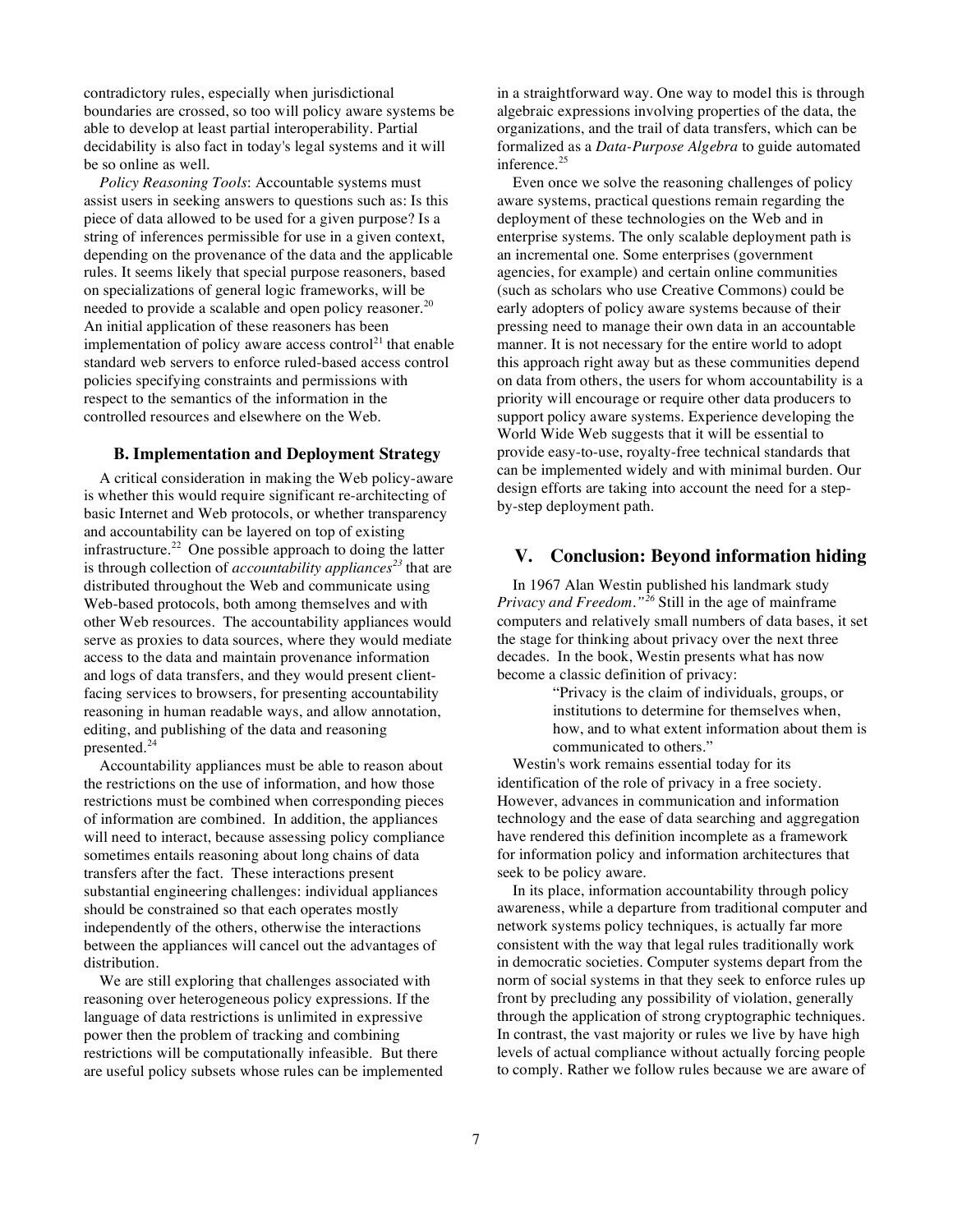what they are and because we know there will be consequences, after the fact, if we violate them, and we trust in our democratic systems to keep rules and enforcement reasonable and fair. We believe that technology will better support freedom by relying on these social compacts rather than by seeking to supplant them.

### **Acknowledgements**

Work conducted at the MIT and RPI with support from National Science Foundation grants: the Transparent Accountable Data Mining Initiative (award #0524481) and Policy Aware Web project (award #0427275). Weitzner thanks UMD Mindlab for supporting this work and for providing an office away from the office in which an important part of this work was launched.

#### **Notes**

<sup>1</sup> Daniel Solove described limitations of the "secrecy" paradigm" in his 2004 book, The Digital Person. As we will do here, he stresses the importance of accountability.

<sup>2</sup> David Brin wrote the Transparent Society (1998), proposing that the only solution is to maximize transparency for all.

<sup>3</sup> The Tacit Dimension. Michael Polanyi. Doubleday  $\&$ Company, 1966.

<sup>4</sup> There are numerous definitions of privacy. For the purpose of this paper, our chief interest is in understanding privacy rights as related to collection and use of personal information, as opposed to other privacy protections that seek to preserve control over one's bodily integrity, for example.

<sup>5</sup> For important exceptions to this pattern, see the discussion of post hoc legal regimes in section IV.

<sup>6</sup> Consider publicly accessible data such as property records and voting rolls, and the fact that individuals are putting more and more data about themselves on the Web through blogs, social networking sites, and information sharing sites for photos and videos.

<sup>7</sup> L. Sweeney. *k*-anonymity: a model for protecting privacy. *International Journal on Uncertainty, Fuzziness and Knowledge-based Systems*, 10 (5), 2002; 557-570

<sup>8</sup> Steve Jobs, Thoughts on Music (6 February 2007) http://www.apple.com/hotnews/thoughtsonmusic/

 $\theta$  Erickson and Mulligan elaborate on the challenges for use poses for DRM in J. S. Erickson and D. K. Mulligan, "The Technical and Legal Dangers of Code-Based Fair Use Enforcement," 92 *PROC. IEEE* 92(6): 985-996 (2004).

<sup>10</sup> See T. K. Armstrong, "Digital Rights Management and the Process of Fair Use," *Harvard Journal of Law & Technology,* 20(1), (Fall 2006).

 $11$  At http://creativecommons.org/ (visited May 23, 2007).

<sup>12</sup> See the description of mozCC at <mozcc.mozdev.org/> (visited May 23, 2007).

<sup>13</sup> See Harvey C. Jones, *XHTML Documents with Inline, Policy-Aware Provenance*, MIT Dept. of Electrical Engineering and Computer Science Masters Thesis, June 2007.

<sup>14</sup> Protecting America's Freedom in the Information Age. Markle Foundation, 2002.

http://www.markle.org/downloadable\_assets/nstf\_full.pdf. Creating a Trusted Network for Homeland Security: Second Report of the Markle Foundation Task Force, 2003. http://www.markle.org/downloadable\_assets/nstf\_report2\_full\_re port.pdf

j

<sup>15</sup> For example Agrawal D. and Srikant, R. Privacy preserving data mining, Proc 2000 ACM SIGMOD Conference on Management of Data, 2000, 439-450

<sup>16</sup> Weitzner, Abelson, Berners-Lee, Hanson, Hendler, Kagal, McGuinness, Sussman, Waterman, Transparent Accountable Data Mining: New Strategies for Privacy Protection,; MIT CSAIL Technical Report MIT-CSAIL-TR-2006-007.

 $17$  R. Ellickson, Order Without Law (1991)

<sup>18</sup> Fair Credit Reporting Act, 15 U.S.C. § 1681

<sup>19</sup> Jerome H. Saltzer, David P. Reed, and David D. Clark; "End-to-end arguments in system design;" in ACM Transactions on Computer Systems, vol.2 no.4 (November 1984) pp. 277-- 288.

<sup>20</sup> Berners-Lee, Connolly, Kagal, Scharf, Hender, N3Logic : A Logic For the Web (2006)

http://dig.csail.mit.edu/2006/Papers/TPLP/n3logic-tplp.pdf <sup>21</sup> Weitzner, Hendler, Berners-Lee, Connolly, Creating the

Policy-Aware Web: Discretionary, Rules-based Access for the World Wide Web In Elena Ferrari and Bhavani Thuraisingham, editors, Web and Information Security. IOS Press, 2005. http://www.w3.org/2004/09/Policy-Aware-Web-acl.pdf

<sup>22</sup> Steven M. Bellovin, David D. Clark, Adrian Perrig, Dawn Song (Eds), "Report of NSF Workshop on A Clean-Slate Design for the Next-Generation Secure Internet," GENI Design Document 05-05, July 2005

 $2<sup>23</sup>$  Note early proposals for a 'privacy appliance.' Lunt, Teresa (2003). "Protecting privacy in terrorist tracking applications." Presentation to the Department of Defense Technology and Privacy Advisory Committee, September 29, 2003. www.sainc.com/tapac/library/Sept29/LuntPresentation.pdf

 $24$  This aspect of the accountability and transparency perspective is very closely related to the issue of maintaining provenance for scientific data. See M. Szomszor and L. Moreau, "Recording and Reasoning over Data Provenance in Web and Grid Services," in *Proceedings of the International Conference on Ontologies, Databases and Applications of Semantics (ODBASE'03)* 2888, pp. 603-620, Catania, Sicily, Italy (2003) and Golbeck, G. and Hendler, J. A semantic web approach to the provenance challenge, Concurrency and Computation: Practice and Experience, 2007.

<sup>25</sup> Hanson, Kagal, Sussman, Berners-Lee, Weitzner, "Data-Purpose Algebra: Modeling Data Usage Policies", IEEE Workshop on Policy for Distributed Systems and Networks 2006 (POLICY 2006).

<sup>26</sup> Alan Westin, *Privacy and Freedom,* New York, Atheneum Press, 1967. p.7.